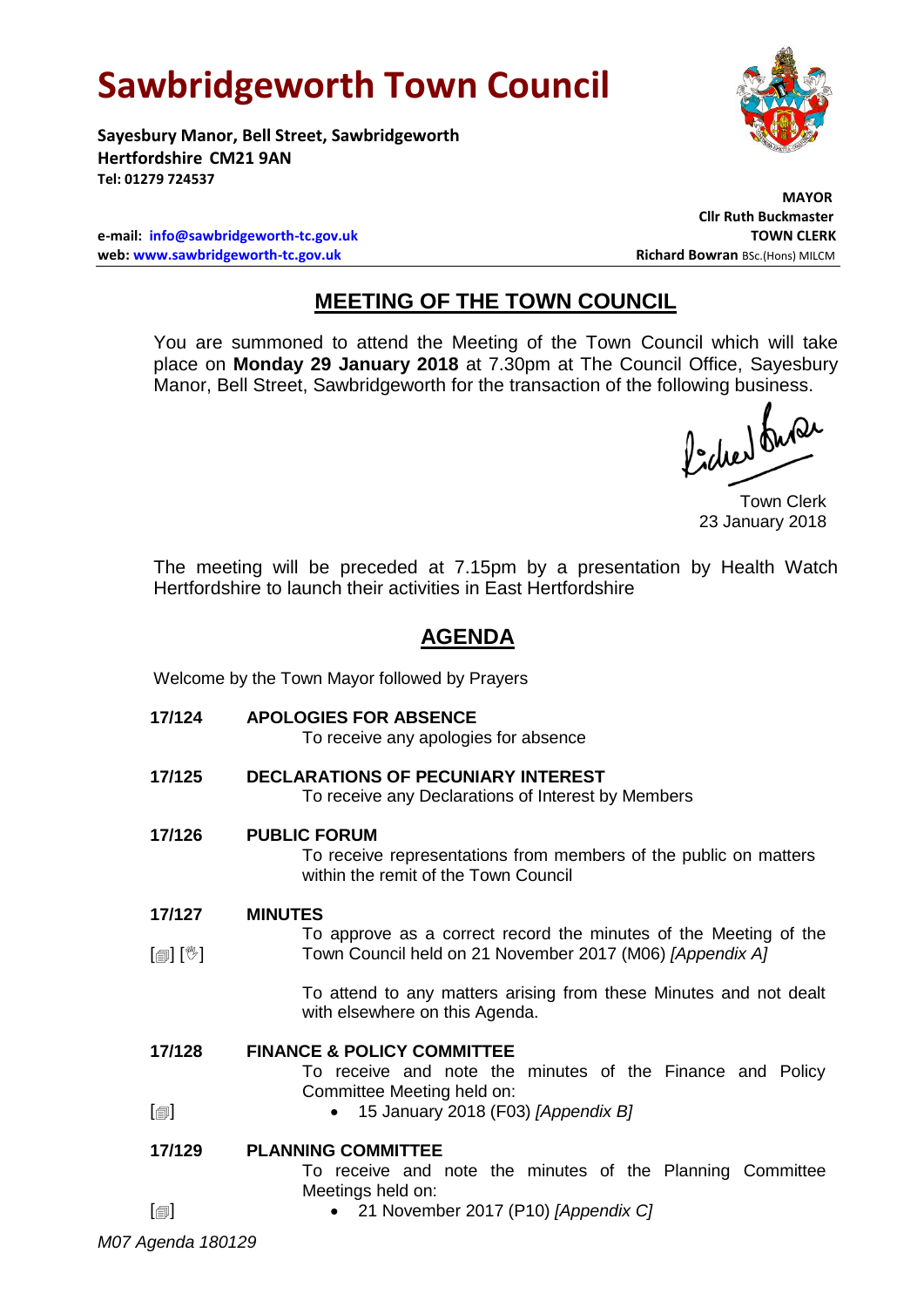| $\lbrack \circledcirc \rbrack$       | 15 January 2018 (P11) [Appendix D]                                                                                                                                                                                             |
|--------------------------------------|--------------------------------------------------------------------------------------------------------------------------------------------------------------------------------------------------------------------------------|
| 17/130                               | <b>MAYOR'S CORRESPONDENCE/COMMUNICATIONS</b><br>To receive the Mayor's appointments and communications                                                                                                                         |
| 17/131                               | <b>REPRESENTATIVES REPORTS</b><br>To receive representatives reports from:<br><b>County Councillor</b><br>$\bullet$<br><b>District Councillors</b><br>$\bullet$<br><b>Hertfordshire Police</b><br><b>Other Representatives</b> |
| 16/132                               | <b>DETERMINATION OF A MAYOR-ELECT</b><br>To resolve to designate a mayor-elect for the civic year 2018-19.<br>Election of a mayor to be determined by resolution at the Annual                                                 |
| $\mathbb{D}[\mathbb{D}^1]$           | Town Meeting in May 2018. [Appendix E]                                                                                                                                                                                         |
| 16/133<br>$[\mathbb{R}][\mathbb{C}]$ | <b>BUDGET 2018-19 &amp; DETERMINATION OF PRECEPT</b><br>1. To consider the Recommendation of the Finance & Policy<br>Committee and adopt a Budget for 2018-19 [Appendix F]                                                     |
| $[\mathbb{V}]$                       | 2. To determine the Precept for 2018-19 and instruct the principal<br>authority accordingly.                                                                                                                                   |
| 16/134                               | <b>GRANT APPLICATIONS</b>                                                                                                                                                                                                      |
| $\mathbb{D}[\mathbb{D}][\mathbb{C}]$ | To consider grant requests made by the following:<br>1. East Herts Citizens Advice Service: £500<br>[Appendix G]                                                                                                               |
|                                      | <b>TOWN PROJECT MANAGER'S REPORT</b>                                                                                                                                                                                           |
| 17/135                               |                                                                                                                                                                                                                                |
| $\lceil$                             | To receive and note the Town Project Manager's report for the<br>months of December 2017 and January 2018. [Appendix H]                                                                                                        |
| 17/137                               | <b>EAST HERTS DISTRICT PLAN</b><br>To report on any developments following the public examination of<br>the East Herts District Plan.                                                                                          |
| 17/138                               | <b>GENERAL DATA PROTECTION REGULATIONS</b><br>To note the town council's responsibilities under the General Data                                                                                                               |
| $\mathbb{D}[\mathbb{D}^1]$           | Protection Regulations (GDPR) which will come into force on 25 May<br>2018. [Appendix I]                                                                                                                                       |
| $\mathbb{D}[\mathbb{D}^1]$           | To resolve that a Policy be adopted that states that all e-mail<br>correspondence to and from Members use the town council's<br>allocated addresses.                                                                           |
| 17/139                               | <b>DEPOSIT &amp; CONSULTATION DOCUMENTS</b><br>To note receipt of any Documents for Noting and Consultation                                                                                                                    |
| 17/140                               | <b>FINANCIAL REPORT</b><br>To note the current Financial Report                                                                                                                                                                |
| 17/141                               | <b>ACCOUNTS FOR PAYMENT</b><br>To note and approve accounts for payment                                                                                                                                                        |